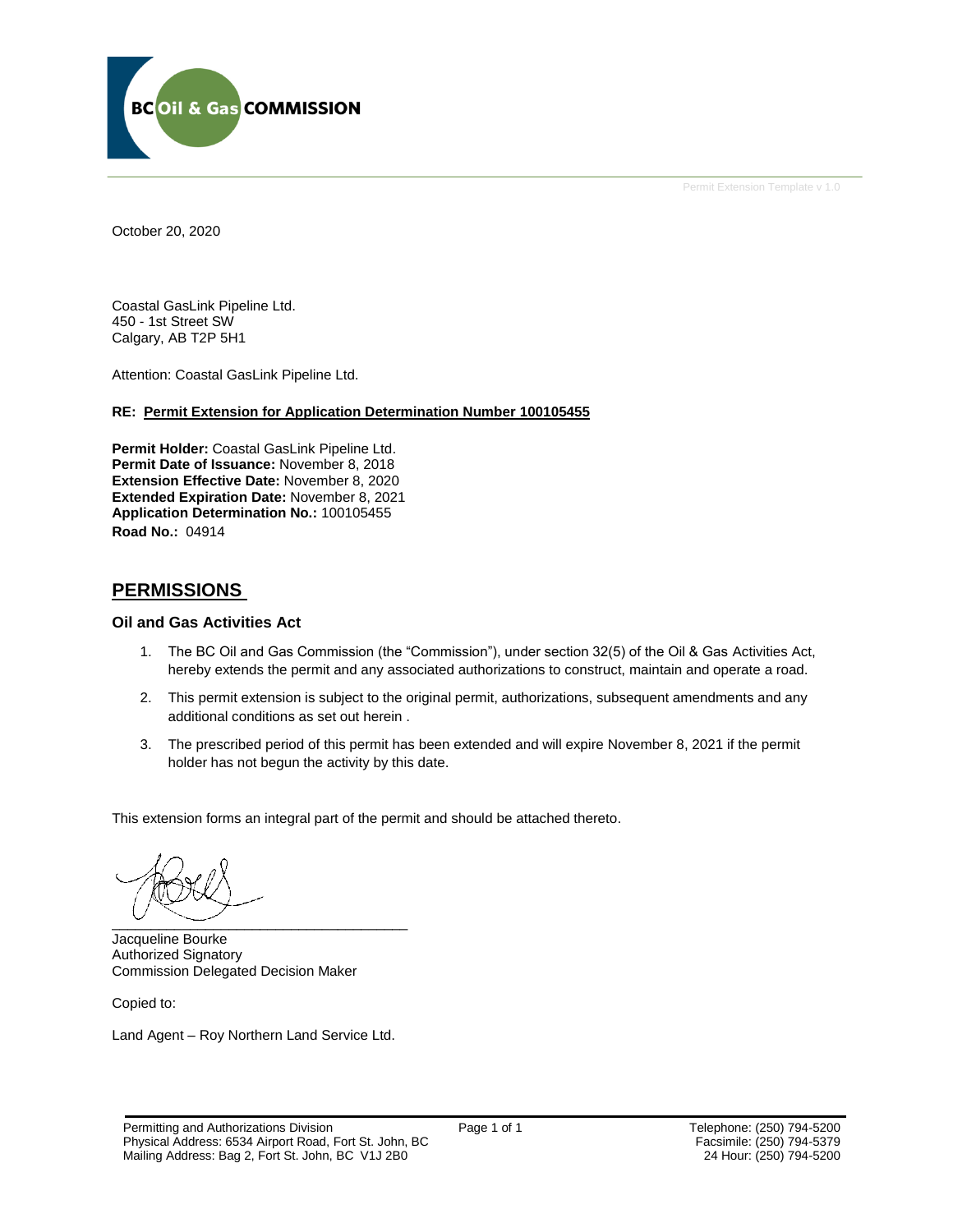

OGAA Permit Template v 4.1

November 8, 2018

Coastal GasLink Pipeline Ltd. 450 - 1st Street SW Calgary, AB T2P 5H1

Attention: Coastal GasLink Pipeline Ltd.

#### **RE: Determination of Application Area Number 100105455**

**Permit Holder:** Coastal GasLink Pipeline Ltd. **Date of Issuance:** November 8, 2018 **Effective Date:** November 8, 2018 **Application Submitted Date:** August 12, 2018 **Application Determination Number**: 100105455 **Approved Disturbance Footprint:** 8.788 ha

## **ACTIVITIES APPROVED**

**Road Number No.: 04914 Segment No.: 001 Changes In and About a Stream**: 0004580

# **GENERAL PERMISSIONS, AUTHORIZATIONS and CONDITIONS**

## **PERMISSIONS**

#### **Oil and Gas Activities Act**

- 1. The BC Oil and Gas Commission, under section 25 (1) of the *Oil and Gas Activities Act*, hereby permits the Permit Holder referenced above to carry out the following activities, indicated in the Approved Activities table above, subject to the conditions contained herein, any applicable exemptions and authorizations:
	- a) To construct, maintain and operate an oil and gas road as detailed in the Activity Details tables below.
- 2. The permissions and authorizations granted under this permit are limited to the area identified in the spatial data submitted to the Commission in the permit application as identified and dated above; herein after referred to as the 'activity area'.

#### **Petroleum and Natural Gas Act**

- 3. Pursuant to section 138(1) of the *Petroleum and Natural Gas Act,* the Permit Holder is permitted to enter, occupy and use any unoccupied Crown land located within the activity area to carry out the oil and gas activities and related activities permitted, or authorized herein.
	- a) The permission to occupy and use Crown land does not entitle the Permit Holder to exclusive possession of the area.
	- b) The total disturbance within the activity area must not exceed the total approved disturbance footprint as referenced above.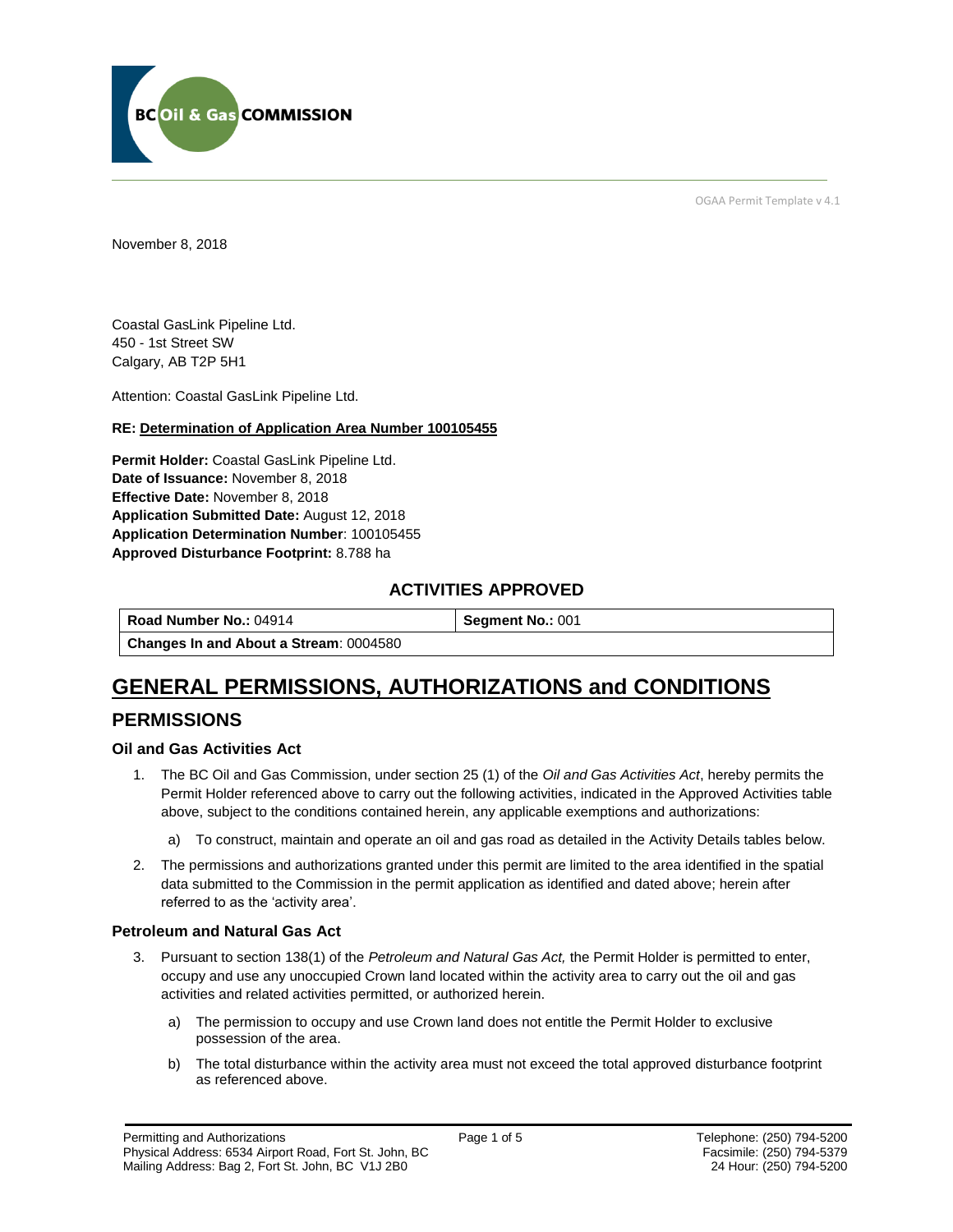## **AUTHORIZATIONS**

#### **Forest Act**

4. The Commission, pursuant to section 47.4 of the *Forest Act*, hereby authorizes the removal of Crown timber from the activity area under the cutting permits associated with the Master Licence(s) as follows:

**Master Licence to Cut No.:** M02614

**Cutting Permit No.:** 2

**Timber Mark No.:** MTC689

**Total New Cut:** 3.9

**Forest District**: (DPG) Prince George Natural Resource District

**Region:** Interior

5. The cutting permits are deemed spent upon the submission of the post-construction plan or upon either the cancellation or expiry of the activities authorized under the permit.

## **CONDITIONS**

#### **Notification**

- 6. Within 60 days of the completion of construction activities under this permit, the Permit Holder must submit to the Commission a post-construction plan as a shapefile and PDF plan accurately identifying the location of the total area actually disturbed under this permit. The shapefile and plan must be submitted via eSubmission.
- 7. At least 5 (five) working days prior to the commencement of construction, the Permit Holder must provide a notice of works to any First Nation(s) who may have Aboriginal Interests identified, as per the BC First Nations Consultative Areas Database, within the area in which the works are to occur.

#### **General**

- 8. The rights granted by this permit in relation to unoccupied Crown land are subject to all subsisting grants to or rights of any person made or acquired under the *Coal Act, Forest Act, Land Act, Mineral Tenure Act, Petroleum and Natural Gas Act, Range Act, Water Sustainability Act* or *Wildlife Act*, or any extension or renewal of the same.
- 9. The Permit Holder must not assign, sublicense or permit any person other than its employees, contractors or representatives, to use or occupy any Crown land within the activity area without the Commission's written consent.
- 10. The Permit Holder must ensure that any Crown land within the activity area is maintained in a condition so as to minimize hazards, including but not limited to hazards associated with storage of materials and equipment.
- 11. The Permit Holder must ensure that any Crown land within the activity area is maintained free of garbage, debris and unused equipment.

#### **Environmental**

- 12. Construction activities must not result in rutting, compaction or erosion of soils that cannot be reasonably rehabilitated to similar levels of soil productivity that existed on the activity area prior to the construction activities taking place.
- 13. Any temporary access must be constructed and maintained in a manner that provides for proper surface drainage, prevents pooling on the surface, and maintains slope integrity.

#### **Clearing**

14. The Permit Holder is permitted to fell any trees located on Crown land within 1.5 tree lengths of the activity area that are considered to be a safety hazard according to *Workers Compensation Act* regulations and must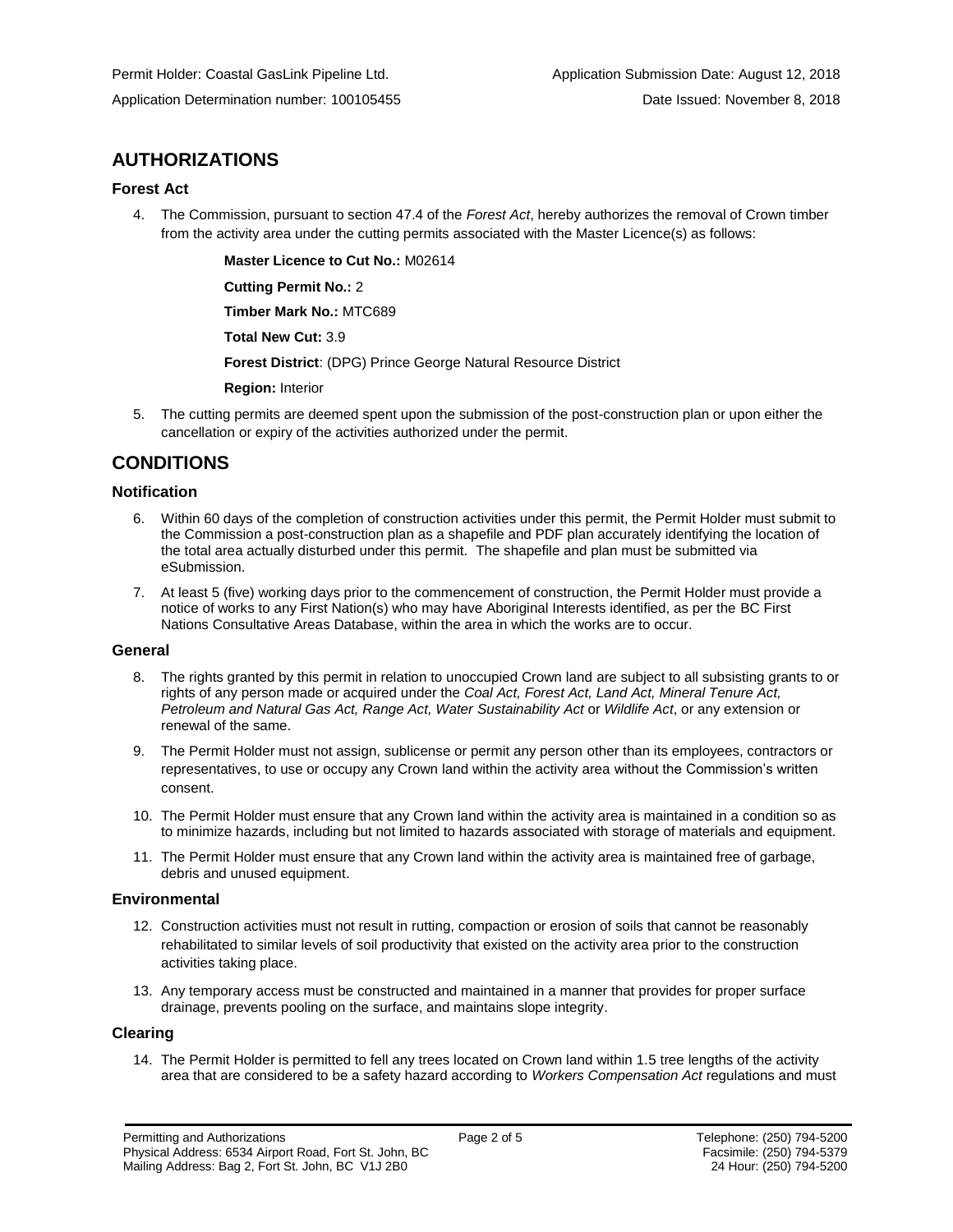be felled in order to eliminate the hazard. Trees or portions of these trees that can be accessed from the activity area without causing damage to standing timber may be harvested.

- 15. The holder of the cutting permit must pay to the government, stumpage and any waste billing determined in accordance with the terms of this authorization.
- 16. All harvested Crown Timber must be marked with the cutting permit's associated Timber Mark.
- 17. Any waste assessments applied under the Master Licence to Cut are subject to the merchantability specifications and monetary waste billing requirements in the Provincial Logging Residue and Waste Manual specific to the region associated with the Cutting Permit authorization.
- 18. Stumpage for cutting Permit No. 2 will be calculated in accordance with the Interior Appraisal Manual as amended from time to time

#### **Water Course Crossings and Works**

- 19. Stream, lake and wetland crossings must be constructed in accordance with the methods and any mitigations, as specified in the application.
- 20. In-stream activities within a fish bearing stream, lake or wetland must occur
	- a) during the applicable reduced risk work windows as specified in the Region 7 Omineca Reduced Risk Timing Windows for Fish and Wildlife; or
	- b) in accordance with alternative timing and associated mitigation recommended by a Qualified Professional and accepted by the Commission; or
	- c) in accordance with an authorization or letter of advice from Fisheries and Oceans Canada that is provided to the Commission.
- 21. At any time, the Commission may suspend instream works authorized under this permit. Suspensions on instream works will remain in place until such time as the Commission notifies permit holders that works may resume. Reasons for suspension of works may include, but are not limited to, drought conditions and increased environmental or public safety risks.
- 22. Equipment used for activities under this Permit must not be situated in a stream channel unless it is dry or frozen to the bottom at the time of the activity.
- 23. Following initial construction, stream crossings are authorized for necessary road modification or maintenance activities on the activity area except for:
	- a) construction or replacement of a bridge or major culvert on a S1, S2, S3 or S5 stream;
	- b) installation of a closed bottom structure in a fish bearing stream;
	- c) excavation or grading of a stream bank or stream bed;
	- d) works within a Temperature Sensitive Stream established by order under s. 27 of the Environmental Protection and Management Regulation; or
	- e) Works within a Fisheries Sensitive Watershed established by order under section 28 of the Environmental Protection and Management Regulation.
- 24. Stream crossings for roads must be constructed, maintained and deactivated according to the following requirements, as applicable:
	- a) Only bridges, culverts, ice bridges or snow fills may be constructed at stream crossings.
	- b) Snow fills must consist of clean snow and may only be located on streams that are dry or frozen to the bottom during the period of construction, maintenance and use. Where periodic thaws are anticipated, culverts must be installed to allow meltwater to pass through. Snow fill and any installed culverts must be removed prior to spring snow melt.
	- c) Ice bridges on fish bearing streams may only be constructed where sufficient water depth and stream flows prevent the bridge structure from coming in contact with the stream bottom.
	- d) Water applied to construct an ice bridge on a water body must be sourced in accordance with the *Water Sustainability Act* unless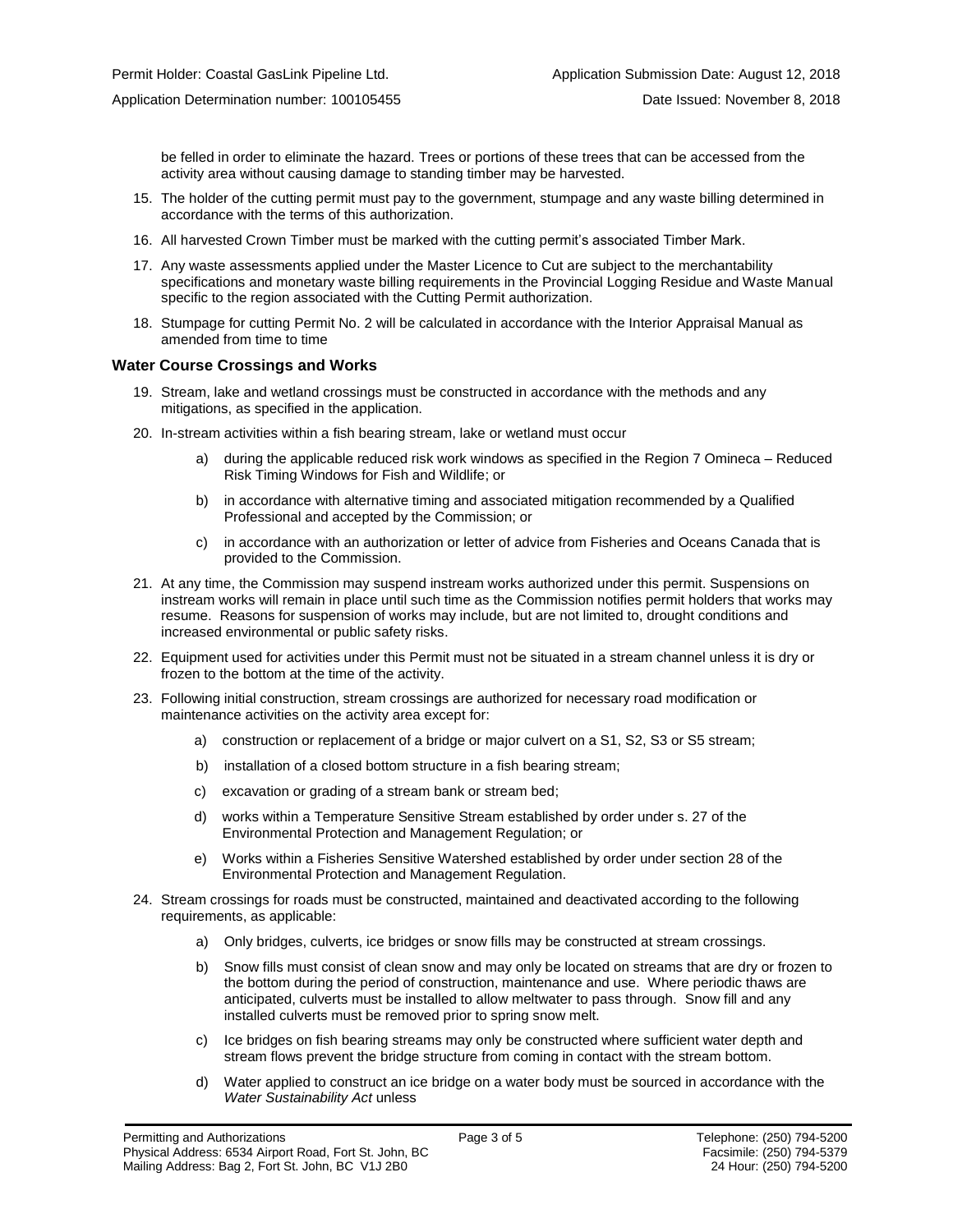- (i) the water body is a stream with a stream channel width of at least 5 metres and is not designated as a sensitive stream under the Fish Protection Act, or has a riparian class of W1, W3, or L1,
- (ii) the water is sourced from the same water body proximal to the location on which the ice bridge is constructed,
- (iii) the water body is not within the boundaries of a public park,
- (iv) pump intakes do not disturb beds of streams or wetlands except as necessary for the safe installation and operation of equipment, and are screened with a maximum mesh size and approach velocity in accordance with the Fisheries and Oceans Canada Freshwater Intake End-of-Pipe Fish Screen Guideline, and
	- (a) where the water body is a stream, the flow of water in the stream at the time and location of pumping exceeds 60 litres per second and the instantaneous pumping rate does not exceed 1% of the water flowing in the water body at the time and location the pumping occurs, or
	- (b) where the water body is a lake or pond, the cumulative volume of water withdrawn does not exceed 10 cm of lake or pond depth, calculated as the product of lake or pond surface area x 10 cm;
- e) Bridge or culvert abutments, footings and scour protection must be located outside the natural stream channel and must not constrict the channel width.
- 25. Wetland crossings must be constructed, maintained and removed in accordance with the following:
	- a) Organic cover within and adjacent to the wetland must be retained;
	- b) Minimize erosion or release of sediment within the wetland;
	- c) Any padding materials must be placed on the wetland surface only and must not be used for infilling;
	- d) Any padding materials must be removed as soon as practicable following construction, considering weather and ground conditions; and
	- e) The wetland, including banks and bed, must be restored, to the extent practicable, to the condition that existed before the crossing was initiated.

#### **Archaeology**

- 26. An AIA report must be submitted to the Commission as soon as practicable.
- 27. If artifacts, features, materials or things protected under section 13(2) of the Heritage Conservation Act are identified the permit holder must, unless the permit holder holds a permit under section 12 of the Heritage Conservation Act issued by the Commission in respect of that artifact, feature, material or thing:
	- a. immediately cease all work in the vicinity of the artifacts, features, materials or things;
	- b. immediately notify the Commission and the Archaeology Branch of the Ministry of Forests, Lands and Natural Resource Operations and Rural Development
	- c. refrain from resuming work in the vicinity of the artifacts, features, materials or things except in accordance with an appropriate mitigation plan that has been prepared in accordance with the Heritage Conservation Act and approved by the Archaeology Branch of the Ministry of Forests, Lands and Natural Resource Operations and Rural Development.